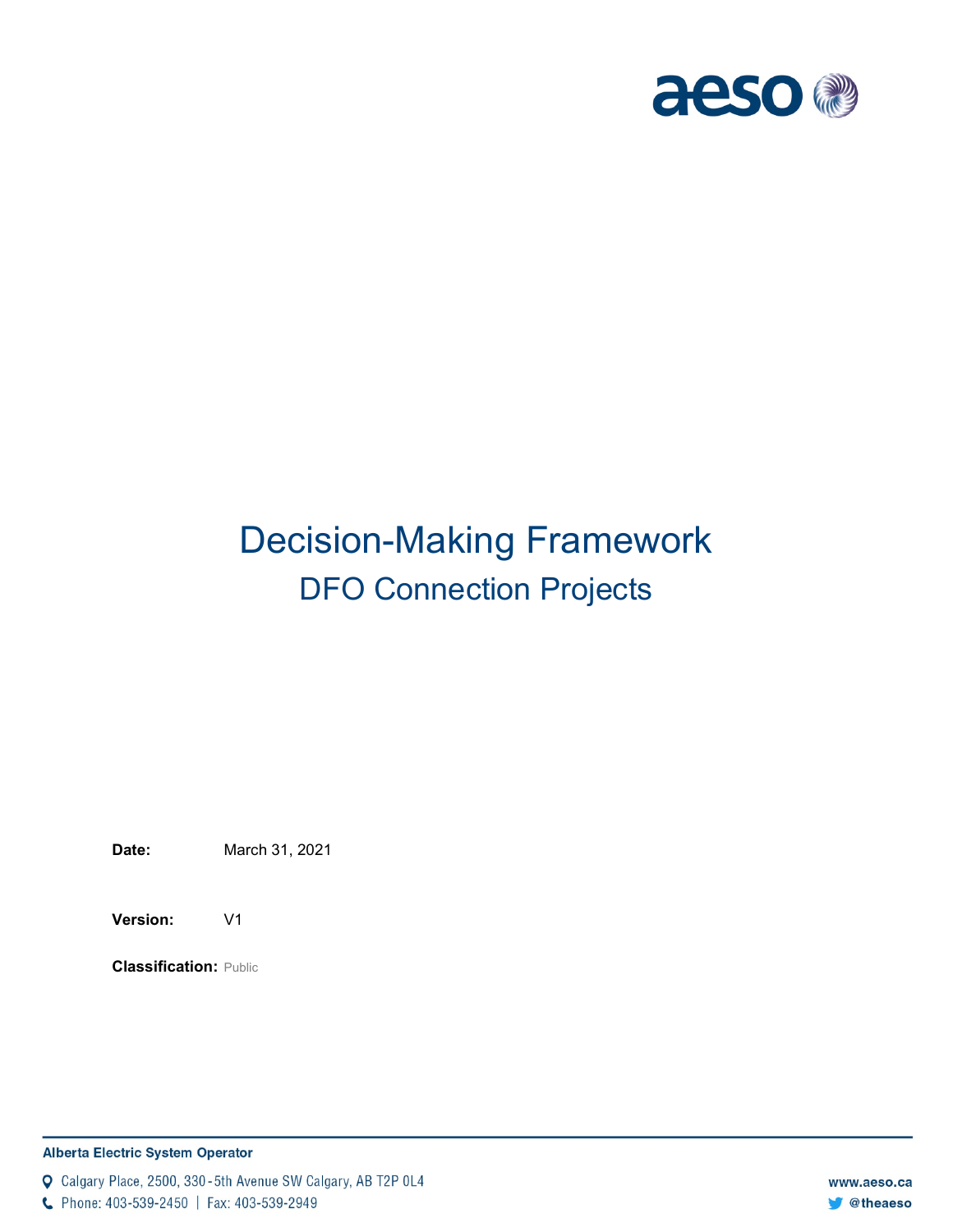# aeso

### **Table of Contents**

| 1 <sub>1</sub> |      |  |  |  |  |
|----------------|------|--|--|--|--|
|                | 1.1  |  |  |  |  |
|                | 1.2  |  |  |  |  |
|                | 1.3  |  |  |  |  |
| 2.             |      |  |  |  |  |
|                | 2.1  |  |  |  |  |
|                | 2.2  |  |  |  |  |
|                | 2.3  |  |  |  |  |
|                | 2.4  |  |  |  |  |
|                | 2.5  |  |  |  |  |
| 3 <sub>1</sub> |      |  |  |  |  |
|                | 3.1  |  |  |  |  |
|                | 3.2  |  |  |  |  |
|                | 3.3  |  |  |  |  |
|                | 3.4  |  |  |  |  |
|                | 3.5  |  |  |  |  |
|                | 3.6  |  |  |  |  |
|                | 3.7  |  |  |  |  |
|                | 3.8  |  |  |  |  |
|                | 3.9  |  |  |  |  |
|                | 3.10 |  |  |  |  |
| 4.             |      |  |  |  |  |
|                | 4.1  |  |  |  |  |
|                | 4.2  |  |  |  |  |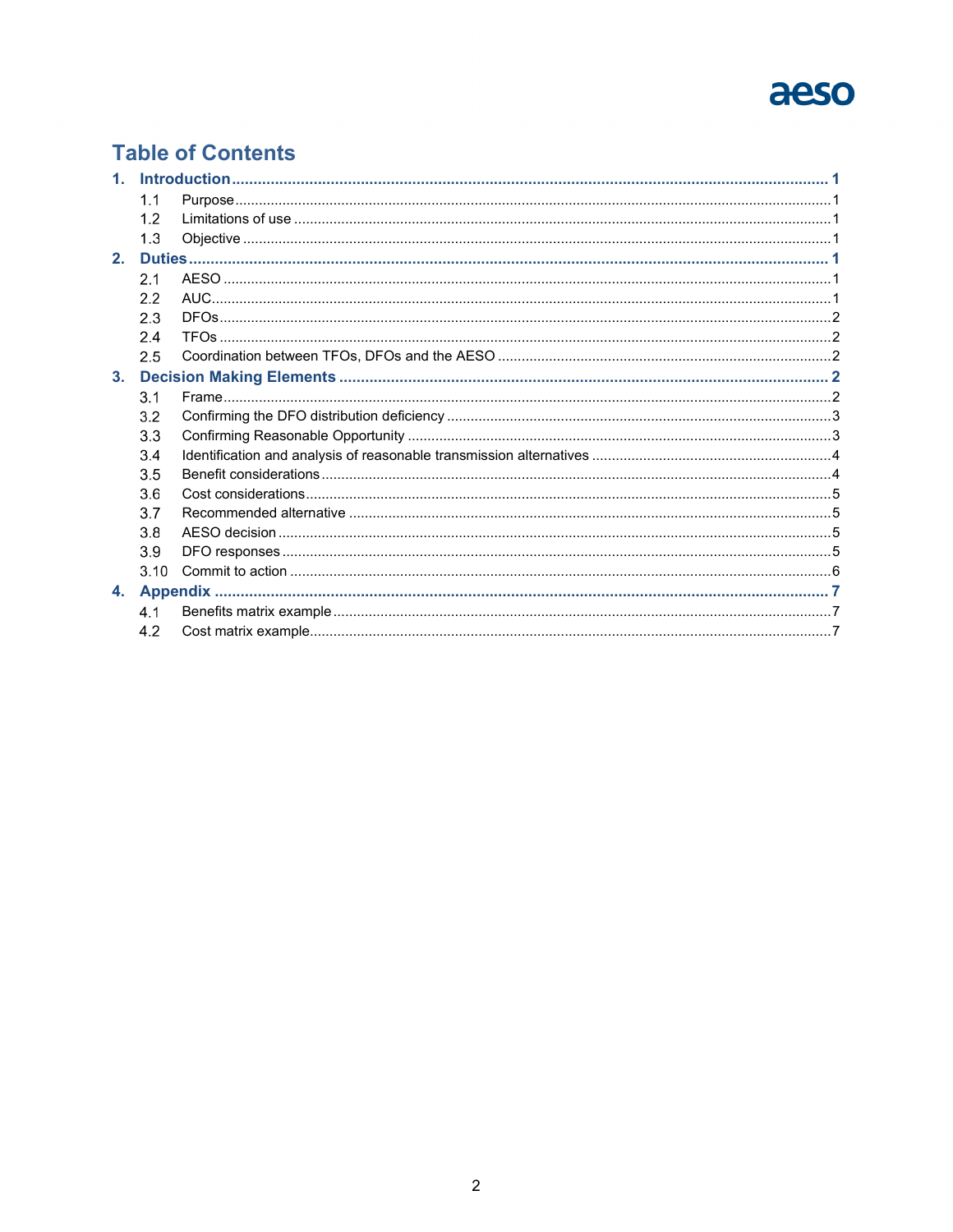### <span id="page-2-0"></span>**1. Introduction**

#### <span id="page-2-1"></span> $1.1$ **Purpose**

The purpose of this document is to outline the Alberta Electric System Operator's (AESO) decision-making framework for responding to a distribution facility owner (DFO) system success service request (SASR) as a result of deficiencies identified on its distribution system by the DFO.

#### <span id="page-2-2"></span> $1.2$ **Limitations of use**

This document is not an Authoritative Document or Information Document.

Interested parties may rely on this document as a reference, understanding that it is to be read in conjunction with the AESO Connection Process.

#### <span id="page-2-3"></span> $1.3$ **Objective**

The objective of the AESO decision-making framework is to provide:

- A consistent, efficient and thorough decision-making process
- A transparent decision-making process for stakeholders
- A fair, balanced and well-reasoned approach to making decisions on whether DFO SASRs require an expansion or enhancement of the capability of the transmission system.

### <span id="page-2-4"></span>**2. Duties**

The AESO, Alberta Utilities Commission (AUC), DFOs and Transmission Facility Owners (TFOs) have numerous duties and obligations as described in the legislation, regulations and rules that govern the electricity industry in Alberta. The following subsections are intended to highlight some of the duties that the AESO has identified as being relevant to decision making framework.

#### <span id="page-2-5"></span> $2.1$ **AESO**

- Assesses the current and future needs of the electricity market participants and plans the capability of the transmission system
- Makes arrangements for the expansion and enhancement of the transmission system
- Provides an efficient process to make decisions about requests for system access service
- Provides system access service to the transmission system in a manner that gives market participants a reasonable opportunity to exchange electric energy and ancillary services (reasonable opportunity)
- Determines whether an expansion or enhancement to the capability of the transmission system is required in response to a SASR
- Seeks needs approval if it is determined that an expansion or enhancement of the transmission system is required and is in the public interest
- Directs the safe, reliable and economic operation of the interconnected electric system and promotes a fair, efficient and openly competitive (FEOC) electricity market.

#### <span id="page-2-6"></span>2.2 **AUC**

• In considering whether to approve a NID, the AUC must take into account: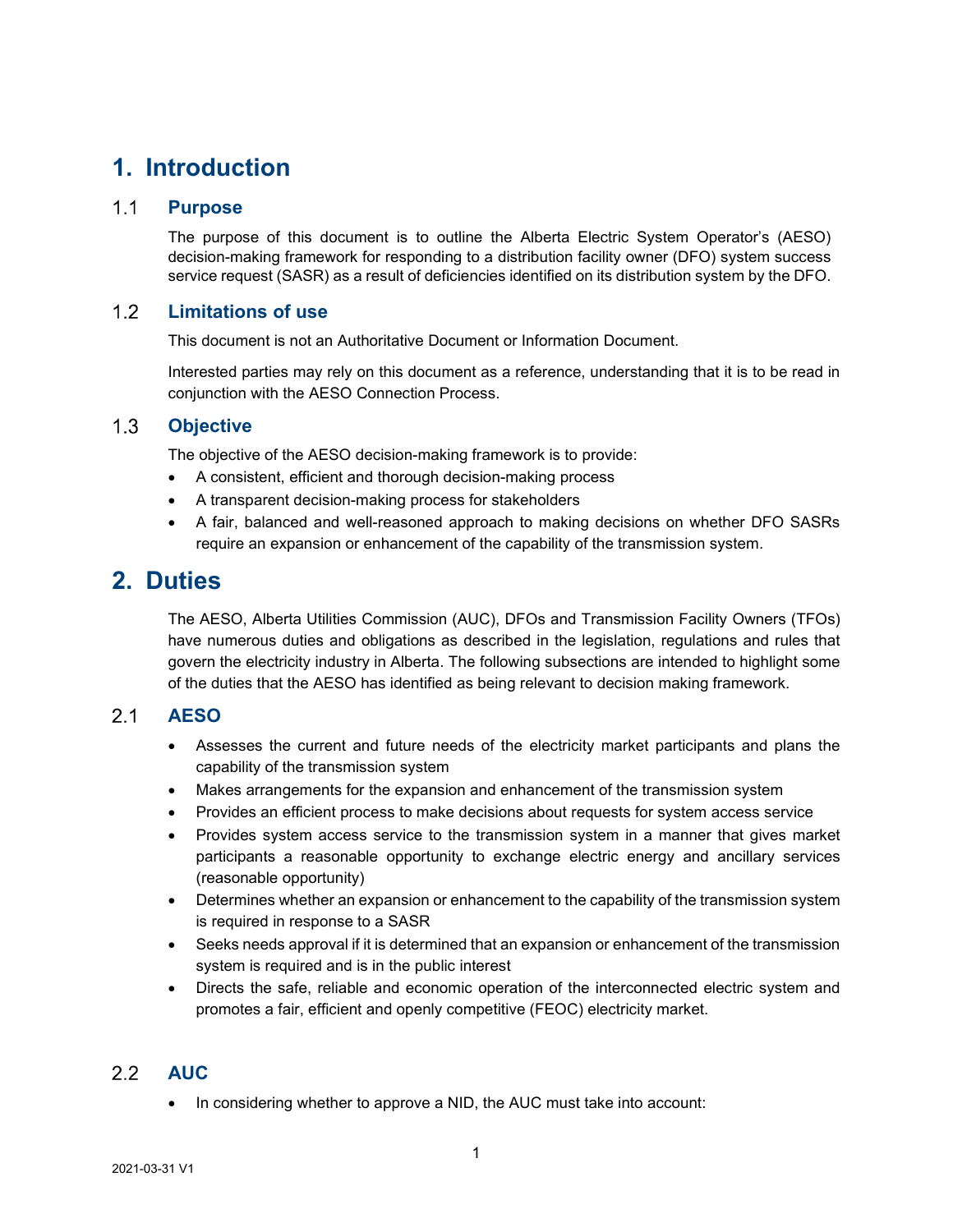- o Public interest considerations
- $\circ$  Benefits to the transmission system and electricity market filed transmission system plans
- o AESO responsibilities under the legislative framework.
- Considers the AESO's assessment of the need to be correct unless an interested party satisfies the AUC that:
	- o The AESO's assessment is technically deficient, or
	- o Approval would not be in the public interest.

#### <span id="page-3-0"></span> $2.3$ **DFOs**

- Makes decisions about building, upgrading and improving the electric distribution system for the purpose of providing safe, reliable and economic delivery of electric energy
- Provides electric distribution service to customers within their service area that is not unduly discriminatory
- Determines whether a SASR should be submitted to the AESO
- Responsible for the accuracy of the information in the SASR and Distribution Deficiency Report (DDR)
- Operates and maintains the electric distribution system.

#### <span id="page-3-1"></span> $2.4$ **TFOs**

- Operates and maintains the transmission system
- Assists the AESO with identifying and assessing alternatives, providing cost estimates and preparing transmission facility applications
- Applies to the AUC for permit to construct and license to operate transmission facilities, as directed by the AESO
- Determines siting and routing of transmission facilities.

#### <span id="page-3-2"></span> $2.5$ **Coordination between TFOs, DFOs and the AESO**

- Coordinate with each other to develop a solution that is economically efficient and in the public interest
- Provide the AESO with information for its assessment of the DFO deficiency and alternatives considering the near and long-term development of the transmission and distribution systems.

### <span id="page-3-3"></span>**3. Decision Making Elements**

#### <span id="page-3-4"></span> $3.1$ **Frame**

The decision-making process should differentiate between reliability-driven and load-growth driven capacity projects, given that DFO's have an obligation to serve customers.

The decisions the AESO will make include:

• Confirming the distribution deficiency exists as described by the DFO in its SASR, and in coordination with the DFO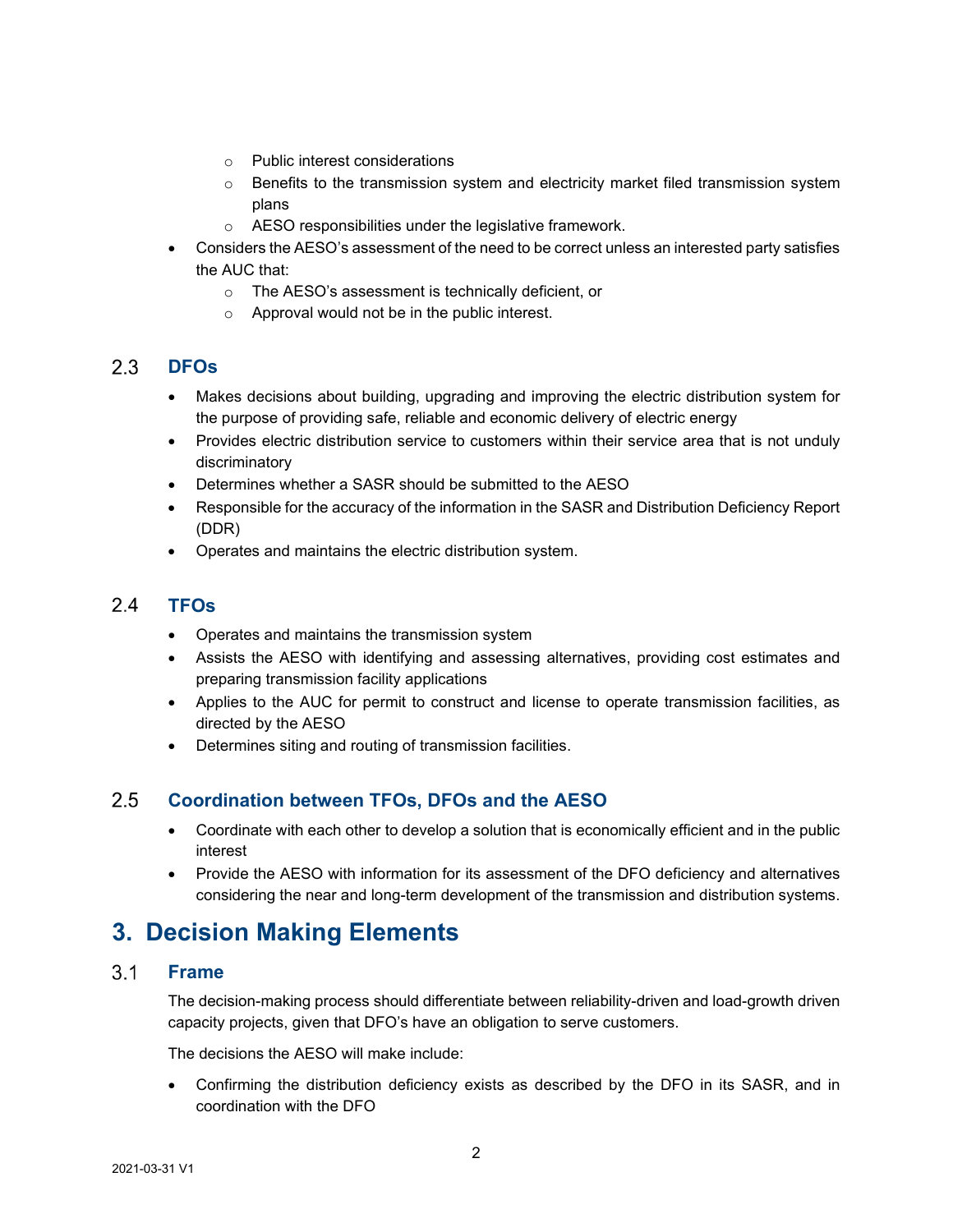- Determining if the DFO has a reasonable opportunity to exchange electric energy and ancillary services.
- Following the assessment of the distribution deficiency, reasonable opportunity, and benefit / cost considerations, the AESO may identify a preferred alternative to provide the DFO with access to transmission and seeks needs approval.

#### <span id="page-4-0"></span> $3.2$ **Confirming the DFO distribution deficiency**

- Refer to the AESO Connection Process<sup>[1](#page-4-2)</sup> for information on submitting a DFO SASR and supporting documentation, including the methods to be used to ensure completeness of information.
	- o Under the AESO Connection Process, the DFO submits a SASR to the AESO, which includes a supporting DDR.
	- o The AESO will review the DFO SASR and supporting DDR to confirm the distribution deficiency.
	- $\circ$  The AESO may coordinate with the DFO for clarifications and request additional information as required during this review process, particularly for projects with unique characteristics.
- The AESO considers the following factors when confirming that the distribution deficiency exists as described in the DDR:
	- o DFOs planning criteria, applicable to the request
	- o Current system configuration
	- o Load data and forecast
	- o Other unique project-specific factors, as required.

#### <span id="page-4-1"></span> $3.3$ **Confirming Reasonable Opportunity**

The AESO has a duty to provide system access service in a manner that gives all market participants wishing to exchange electric energy and ancillary services a reasonable opportunity to do so.

In the context of a DFO requesting system access service to meet its own planning criteria, the AESO will assess whether the DFO's existing system access service is sufficient to grant the DFO a reasonable opportunity, or if an expansion or enhancement to the capability of the transmission system is required to provide a reasonable opportunity.

In assessing whether a DFO has a reasonable opportunity, the AESO may consider the following factors, as applicable:

- Are there deficiencies that exist today or forecast to exist in the future over the medium to long term?
- Are the deficiencies related to meeting increased capacity or improving reliability performance?

<span id="page-4-2"></span>**[AESO Connection Process](https://www.aeso.ca/grid/connecting-to-the-grid/)**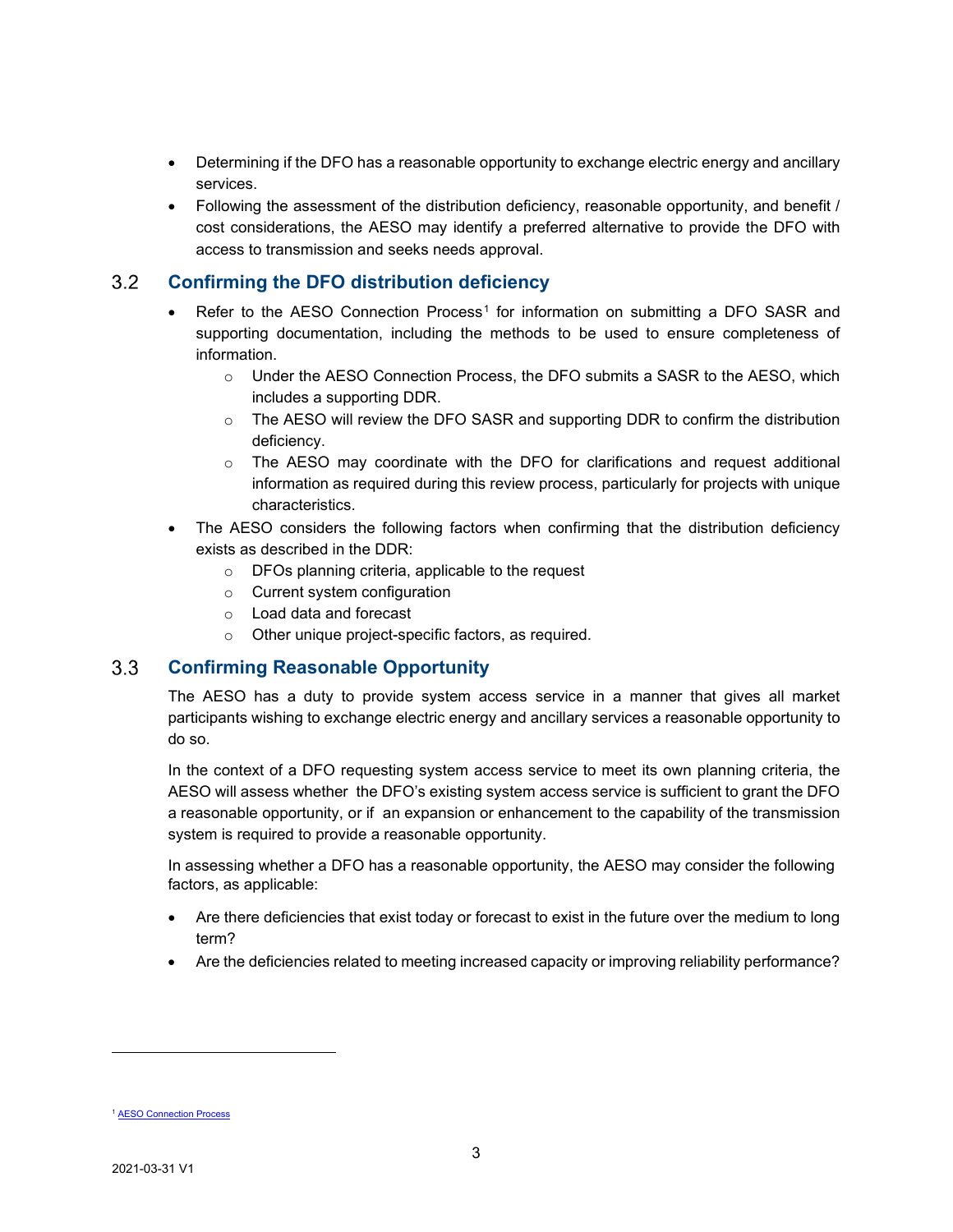- How does the current transmission system performance *System Average Interruption Duration Index* (SAIDI) and *System Average Interruption Frequency Index* (SAIFI) at relevant points-ofdelivery (PODs) compare to expected or average system performance?
- What is the number of contingencies that could result in deficiencies?
- What source, certainty, rate and timing of load growth and/or load additions are anticipated?
- Are the deficiencies forecast to deteriorate over time?
- Does a cost-effective distribution-only solution exist?
- What is the frequency, magnitude, and consequence of forecast unsupplied load?
- What frequency, magnitude and consequence of unsupplied load has occurred in the past?
- Could unsupplied load occur during peak or non-peak conditions?
- What is the risk of failure of existing transmission infrastructure?
- Are there any limitations on maintenance or planned outages as a result of the identified deficiencies?
- What other unique project-specific factors does the AESO need to be aware of?

#### <span id="page-5-0"></span> $3.4$ **Identification and analysis of transmission alternatives**

- The AESO, in working with the DFOs and TFOs, determines a list of alternatives that are reasonable and feasible for solving any deficiencies confirmed in section 3.2.
- Alternatives are determined by the nature of the identified distribution deficiency and may include, but are not limited to:
	- o Distribution-only (including Non-Wire Alternatives)
	- o Transmission-only (including Non-Wire Alternatives), or
	- o Distribution/Transmission Hybrids.
- A summary matrix will be prepared by the AESO to document the alternatives considered and provide a rationale for the selection the preferred alternative and reasons for ruling out each of the other's alternatives. The matrix summary will be included in the application for needs approval.

#### <span id="page-5-1"></span> $3.5$ **Benefit considerations**

The AESO takes into account benefits when deciding whether there is a need to enhance or expand the capability of the transmission system when selecting the preferred transmission development, and when determining if the development is in the public interest. The AESO will assess benefits for each alternative based on the quantitative or qualitative information provided by the DFO in the DDR (as per the summary benefit table 4.1 in the Appendix at the end of this document).

- Not all benefit factors apply to all DFO SASR applications.
- The assessment involves a comparison of alternatives, to both justify the need for new or enhanced transmission and to determine the highest benefit / lowest cost solution. The assessment will also consider a "do-nothing" alternative.
- The most common benefit factors the AESO considers are:
	- o Magnitude of potential unsupplied load (MVA and MWh)
	- o Magnitude of potential unsupplied number of DFO customer sites
	- o Estimated duration of potential unsupplied load (restoration time via means of switching or use of mobile substation, etc.)
	- o Potential unsupplied critical loads including details of on-site back-up and limitations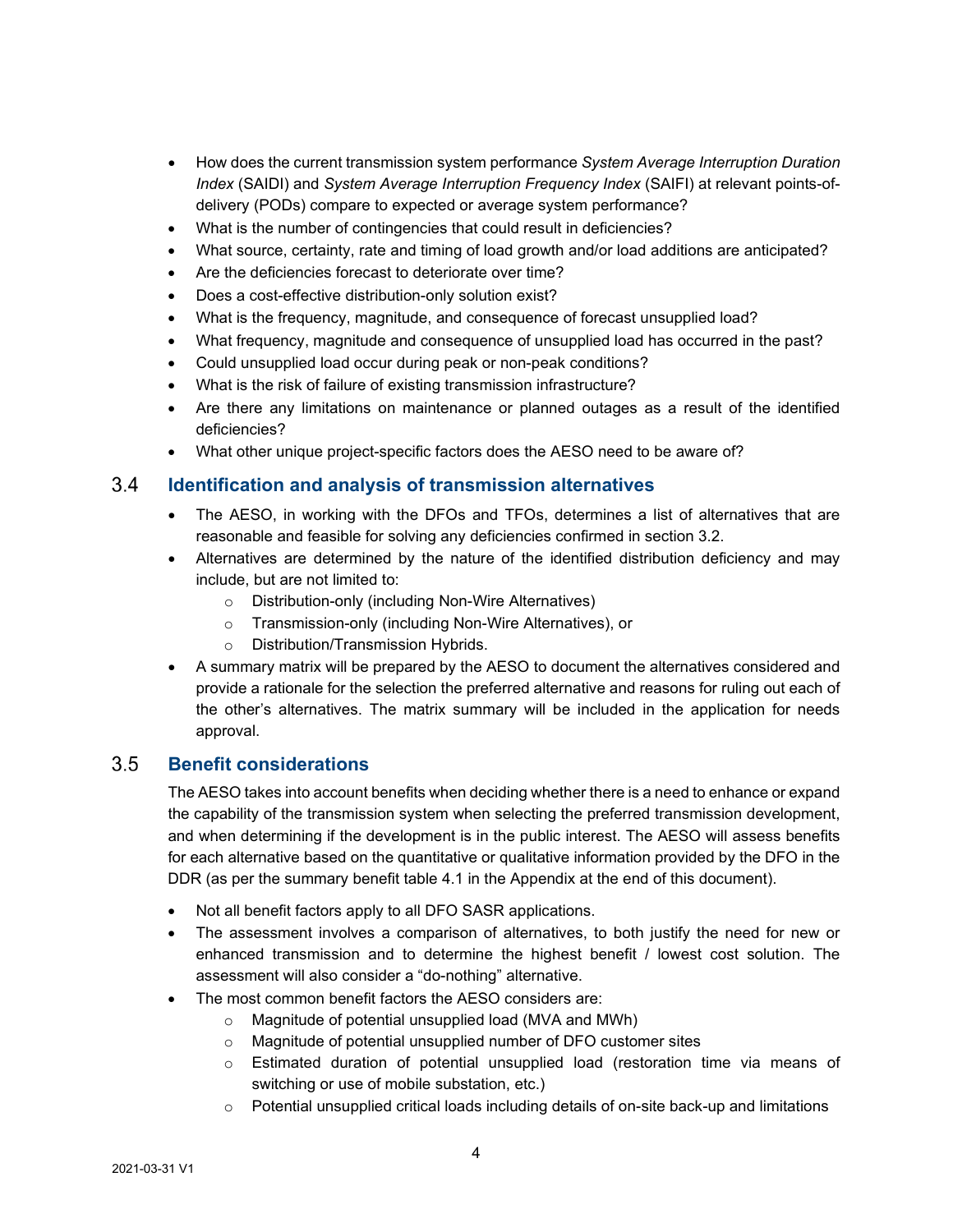- o Customer reliability benefits
- o Operational flexibility
- o Supporting forecast future growth
- o Environment and land use impacts (comparison between alternatives)
- o Residual violations of DFO planning criteria.

#### <span id="page-6-0"></span> $3.6$ **Cost considerations**

The cost factors the AESO considers in weighing its decision are the total project net present value of the capital costs for both transmission and distribution, as per the summary cost table 4.2 in the Appendix at the end of this document. Where projects have operating and maintenance costs with the potential to be material, relative to the total installed capital costs, these will be considered in the comparative analysis of alternatives.

#### <span id="page-6-1"></span> $3.7$ **Recommended alternative**

The AESO proposes a recommended alternative to the DFO based on a comparative analysis of the above-described benefit and cost considerations. If the AESO and DFO project teams cannot reach an agreement on the AESO's recommended alternative, then the AESO will schedule an escalation meeting with the DFO, accountable Vice President and CEO. The purpose of this meeting will be to:

- o Review the DFOs identified deficiency, alternatives considered, including the benefit and cost considerations
- o Discuss the relative rankings of all alternatives
- $\circ$  Confirm the alternative the DFO will support, including the rational for why the DFO alternative is the best alternative to provide a reliable and economic delivery of electric energy to the DFO customers.

#### <span id="page-6-2"></span> $3.8$ **AESO decision**

The Vice President of Grid Reliability or a delegate, considers all project information and makes the AESO's decision on the need for any transmission development. The AESO decision will be based on the lowest cost alternative with the highest benefit to the public and Alberta interconnected electric system, as demonstrated in the comparative analysis. The rationale for the AESO decision will be provided to the DFO, including an explanation on the AESO's assessment of reasonable opportunity and public interest.

#### <span id="page-6-3"></span> $3.9$ **DFO responses**

The DFO provides a written response in a cover letter addressed to the Vice President of Grid Reliability.

The DFO's written response should include a statement indicating whether the DFO supports or opposes the AESO's decision on the need for transmission development. If the DFO's preferred alternative is different from the AESO's preferred alternative, the DFO should describe why the DFO's preferred alternative is the best option to provide reliable and economic delivery of electric energy to the DFO's customers.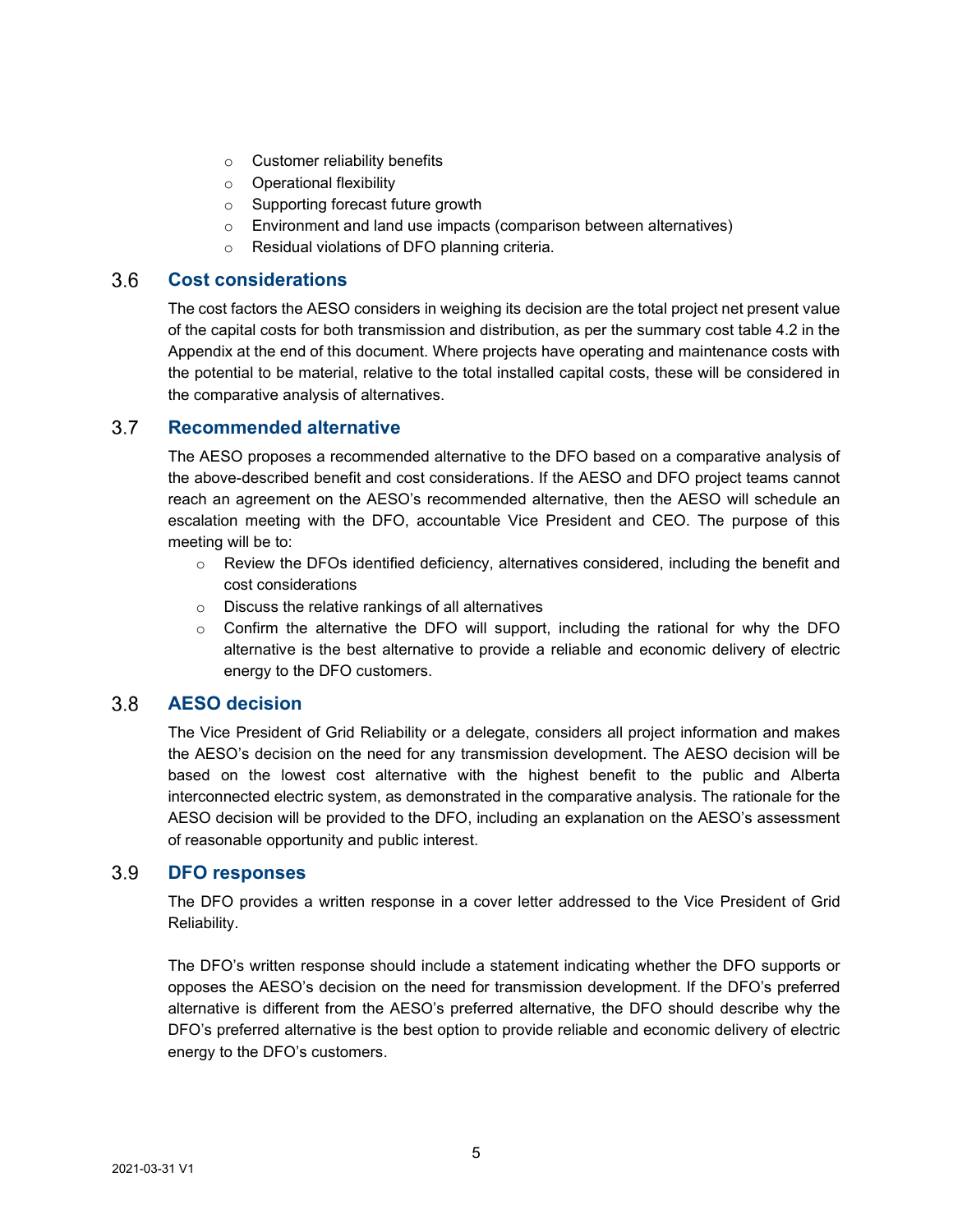### <span id="page-7-0"></span>**Commit to action**

If the AESO's decision requires an expansion or enhancement to the transmission system, with full DFO support, then the AESO seeks needs approval (or issue ANAP approval as appropriate) requesting for the approval of the AESO proposed transmission development.

If the AESO's decision requires an expansion or enhancement to the transmission system and the DFO disagrees with the AESO scope of the proposed transmission development (PTD), then the AESO seeks needs approval and includes the DFOs written response together with a description of benefits, costs and rationale to support the AESO's PTD.

If the AESO's decision results in no expansion or enhancements to the transmission system and the DFO disagrees with the AESO decision, then the AESO files an application which represents the DFOs preferred alternative. The AESO will describe the benefits, costs and rationale for why the AESO does not support expansion or enhancements to the transmission system. The AESO will request the AUC to either approve or reject the DFO's preferred alternative or turn the application back to the AESO with guidance.